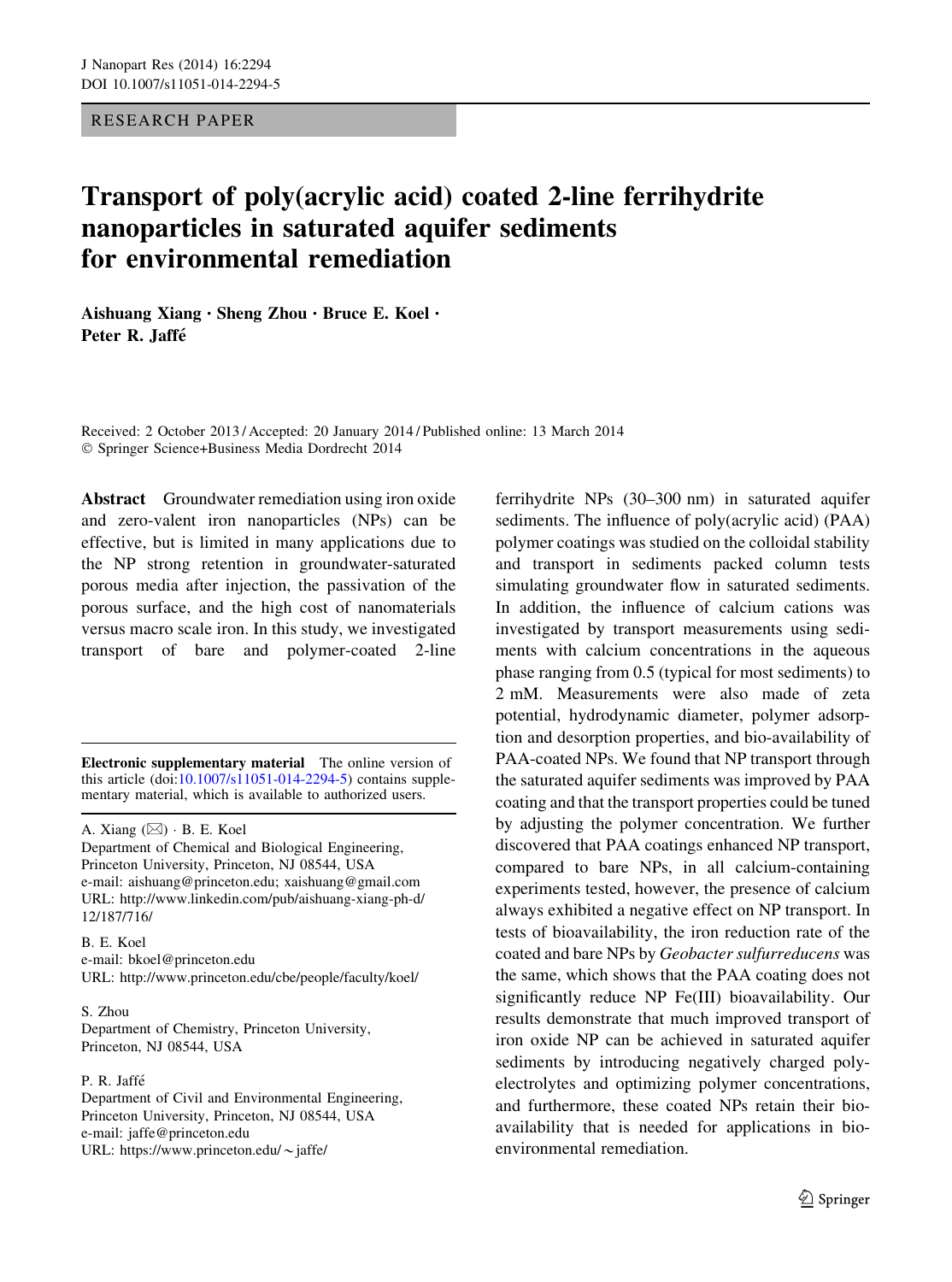Keywords Transport - Iron oxide nanoparticles - Poly(acrylic acid) - Groundwater remediation - Bio-availability - Iron reduction -Environment

# Introduction

Iron and iron oxide nanoparticles (NPs) have been recently investigated for groundwater remediation. Especially, the latter has been reported to be effective in bioremediation of groundwater, e.g., removing arsenic from contaminated water (Zouboulis and Katsoyiannis [2005\)](#page-9-0). In another application, uranium reduction and precipitation occur simultaneously with microbially mediated iron reduction, meaning that bioavailable iron oxides can enhance uranium remediation (Komlos et al. [2008](#page-8-0)). It was shown by Moon et al. [\(2010](#page-8-0)) that augmentation of aquifer sediments with goethite NPs, could significantly enhance the activity of iron reducing microorganisms. Anderson et al. ([2003\)](#page-8-0) have observed in field biostimulation studies that once bioavailable iron is depleted and sulfate reduction initiated, uranium bioprecipitation is terminated, although the reasons are not fully understood. Therefore, augmenting the subsurface with bioavailable iron is thought to have significant relevance for processes such as uranium bio immobilization. Of the many forms of iron oxide, poorly crystalline iron oxides such as ferrihydrite are highly reactive, binding with many contaminants and important nutrients in natural environments.

Groundwater-saturated sediments contain numerous ingredients leading to a negative surface charge on sediment particles and porous media and concomitant strong interactions with the positively charged surfaces of iron or iron oxide NPs (Tan [2011](#page-9-0)). Therefore, transport and delivery of iron or iron oxide NPs at distances greater than a few meters in groundwatersaturated sediments is a great challenge during practical use involving well injection of NPs. Surface engineering of zero-valent iron NPs (nZVI) for environmental remediation has been widely investigated with strategies utilizing polymer coatings (Schrick et al. [2004\)](#page-9-0), emulsion (Quinn et al. [2005](#page-8-0)), and carbon supports (Choi et al. [2008](#page-8-0)). However, there are few investigations concerned with surface engineering strategies for improving the transport of iron oxide NPs for environmental applications (Holsen et al. [1991;](#page-8-0) Ghosh et al. [2011](#page-8-0)). Surfactant coatings on ferrihydrite particle surfaces have been investigated to remove organic contaminants from water (Holsen et al. [1991\)](#page-8-0), but there has been no report of improving the delivery distance of ferrihydrite NPs in groundwater-saturated sediments by using organic or polymer coatings.

Our previous report on poly(acrylic acid) (PAA) as a water-soluble polyelectrolyte surface modifier demonstrated increased stability and transport properties of ferrihydrite NPs in water-saturated silica sand media (Xiang et al. [2013](#page-9-0)). NP stability was characterized by measurements of the zeta potential, a term derived from electric double layer theory (Hunter [1988\)](#page-8-0). Transport properties were probed by using sand-packed column tests, in which we found a remarkable increase in the transport of PAA-treated ferrihydrite NPs that matched that of a sodium bromide (NaBr) tracer in some tests. This surface engineering approach offers exciting prospects for improving the delivery of iron oxide NPs in saturated porous media.

In this article, we further report on studies of the stability and sorption of PAA coated 2-line ferrihydrite NPs, with the goal of enhancing their transport and delivery in saturated aquifer sediments. As a new feature, we studied the influence of calcium, a groundwater constituent that affects the performance of PAA coatings, on the stability and transport of the NPs in groundwater-saturated sediments. In addition, the bio-availability of PAA-coated NPs was also tested using Geobacter sulferreducens. Overall, our findings reveal that PAA coating can remarkably improve the transport distance of ferrihydrite NPs, not only through sand, but also through aquifer sediments. Furthermore, calcium, which has a negative influence on NP transport, is completely mitigated by PAA coatings at low calcium concentrations typical of most groundwater environments. Most importantly, the coated NPs show no reduced bioavailability compared with bare NPs in Fe(III) reduction by G. sulferreducens. Such performance enhancements have not been reported previously, and our findings demonstrate a surface engineering strategy that can improve the delivery distance of iron oxide NPs in practical groundwater bioremediation applications.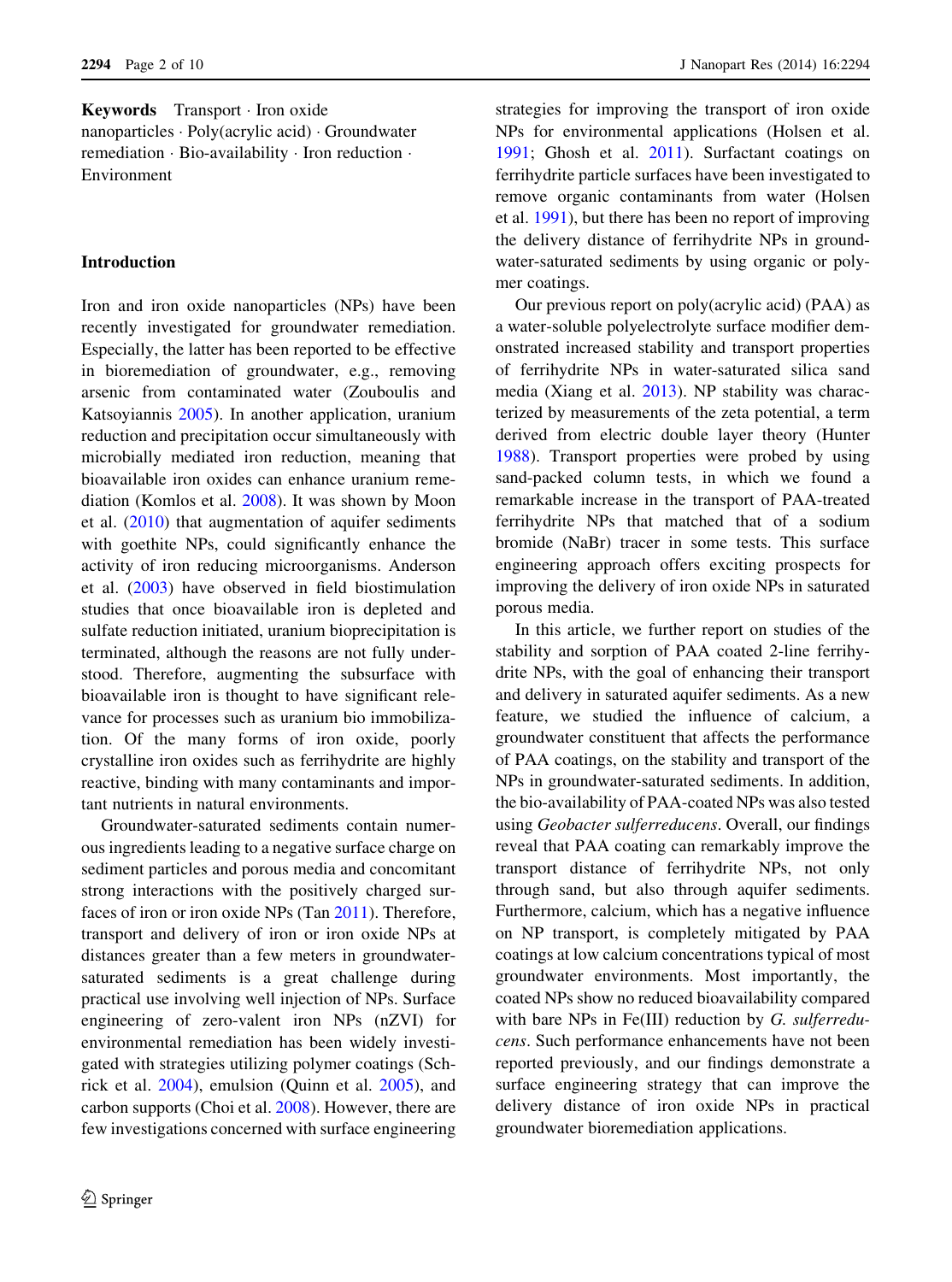# <span id="page-2-0"></span>Materials and methods

# Materials

Sodium PAA polyelectrolyte with molecular weight of 6,000 was supplied by Polysciences as a white powder and was applied as the surface modifier. The wet sediment was collected from a field site at Rifle, CO, and was sealed and stored at  $5^{\circ}$ C. The geochemical characterization of these sediments is described in detail by Komlos et al. ([2008](#page-8-0)) and will be further given in ''[Transport tests through sediment columns'](#page-3-0)' section. The silica sands were natural quartz ASTM sands supplied by Sigma-Aldrich (20–30 mesh), and were pretreated following a previous method (Xiang et al. [2013](#page-9-0)). Poly(acrylic acid)-graft-poly(ethyl glycol) (PAA-PEG, 59–61 % solids, 38 K  $M_w$ ) was provided by Grace Construction Products as a superplasticizer. Ferric nitrite  $(Fe(NO<sub>3</sub>)<sub>3</sub>·9H<sub>2</sub>O)$ , sodium hydroxide (NaOH), potassium hydroxide (KOH), NaBr, sodium carbonate (Na<sub>2</sub>CO<sub>3</sub>), sodium bicarbonate (NaHCO<sub>3</sub>), hydrogen chloride (HCl), 4-(2-hydroxyethyl)-1-piperazineethanesulfonic acid (HEPES), hydroxylamine hydrochloride (NH<sub>4</sub>OH·HCl), FerroZine® ion reagent, ferric citrate, ammonium chloride (NH<sub>4</sub>Cl), sodium dihydrogen phosphate (NaH2PO4-H2O), potassium chloride (KCl), and sodium acetate were purchased from Sigma-Aldrich and used as received. The Geobacter sulfurreducens seed was prepared and preserved following a previous report (Komlos et al. [2008](#page-8-0)) as well as the preparation of vitamin and mineral mixtures.

## Synthesis of 2-line ferrihydrite NPs

Synthesis of 2-line ferrihydrite NPs was conducted using a slightly modified, quick method reported previously (Cornell and Schwertmann [2003](#page-8-0)). Briefly,  $8 \text{ g }$  Fe(NO<sub>3</sub>)<sub>3</sub>.9H<sub>2</sub>O was dissolved in 100 ml DI water, and 66 ml 1 M KOH was added to bring the pH to 7–8 while vigorously stirring with a magnetic stirrer. The last 6 ml of KOH was added dropwise while constantly checking the pH. The mixture was stirred vigorously overnight, transferred into dialysis tubing (molecular-weight cutoff 12,000) and then dialysed until free from electrolyte. The dialysis tubing was placed in DI water, and fresh DI water was replaced every 1 h during the first 5 h, and then three times a day for 3 days. The final particles were dispersed in DI water with a solid content of 10 g/l, sonicated for 5 min, and stirred for 10 min, prior to storing at  $5^{\circ}$ C for future use. The solid content was estimated from mass balance and using a pseudo-ferrihydrite formula of  $Fe(OH)<sub>3</sub>$ . Prior to each future use, the suspension was sonicated for 5 min, and stirred for 10 min to redisperse the suspension uniformly.

PAA coating and adsorption on NP, sediments, and sand surfaces

The stock solution of 2,000 or 4,000 mg/l PAA buffered with carbonate/bicarbonate was added to 125-ml Pyrex glass bottles to give a final polymer concentration from 0 to 550 mg/l. The carbonate/ bicarbonate buffer was used to control the pH at 8 and the sodium ion concentration at 10 mM (Corning pH/ ion analyzer model 350). The pH was achieved via titration of small amounts of 0.1 M NaOH and/or HCl solutions. A proper volume of the 10 g/l 2-line ferrihydrite NP stock solution was injected into the polymer solution slowly with a stirring speed of 500 rpm to give a solid content of 150 mg/l or less. The stock NP suspension was stirred 1 h, sonicated for 6 min, and remained well stirred before the injection. The coated NP samples were placed on a 15-spot stirring plate at room temperature and a stirring speed of 300 rpm for 12 h before the measurements of adsorption, particle size, and zeta potential. To prepare coated NP suspensions for the transport tests, the stock solution of 4,000 mg/l PAA was added to 2-l Pyrex glass bottles to give a final polymer concentration of 30, 500, or 1,000 mg/l. The final coated samples had a solid content of 150 mg/l and were equilibrated for 24 h at room temperature with a stirring speed of 300 rpm. The rest of the coating procedure was the same.

Adsorption of PAA on Rifle sediments and silica sand surfaces followed the same procedure given below. The carbonate/bicarbonate buffer at a sodium concentration of 10 mM and a pH of 8 was added to 20 ml scintillation vials, and was stirred at a speed of 500 rpm. The 2,000 mg/l PAA stock solution was added to give a polymer concentration from 0 to 200 mg/l. The pH was adjusted to 8 by titration of 0.1 M NaOH and HCl solutions before adding 1 g wet Rifle sediments or dry silica sand. The suspensions were equilibrated 24 h at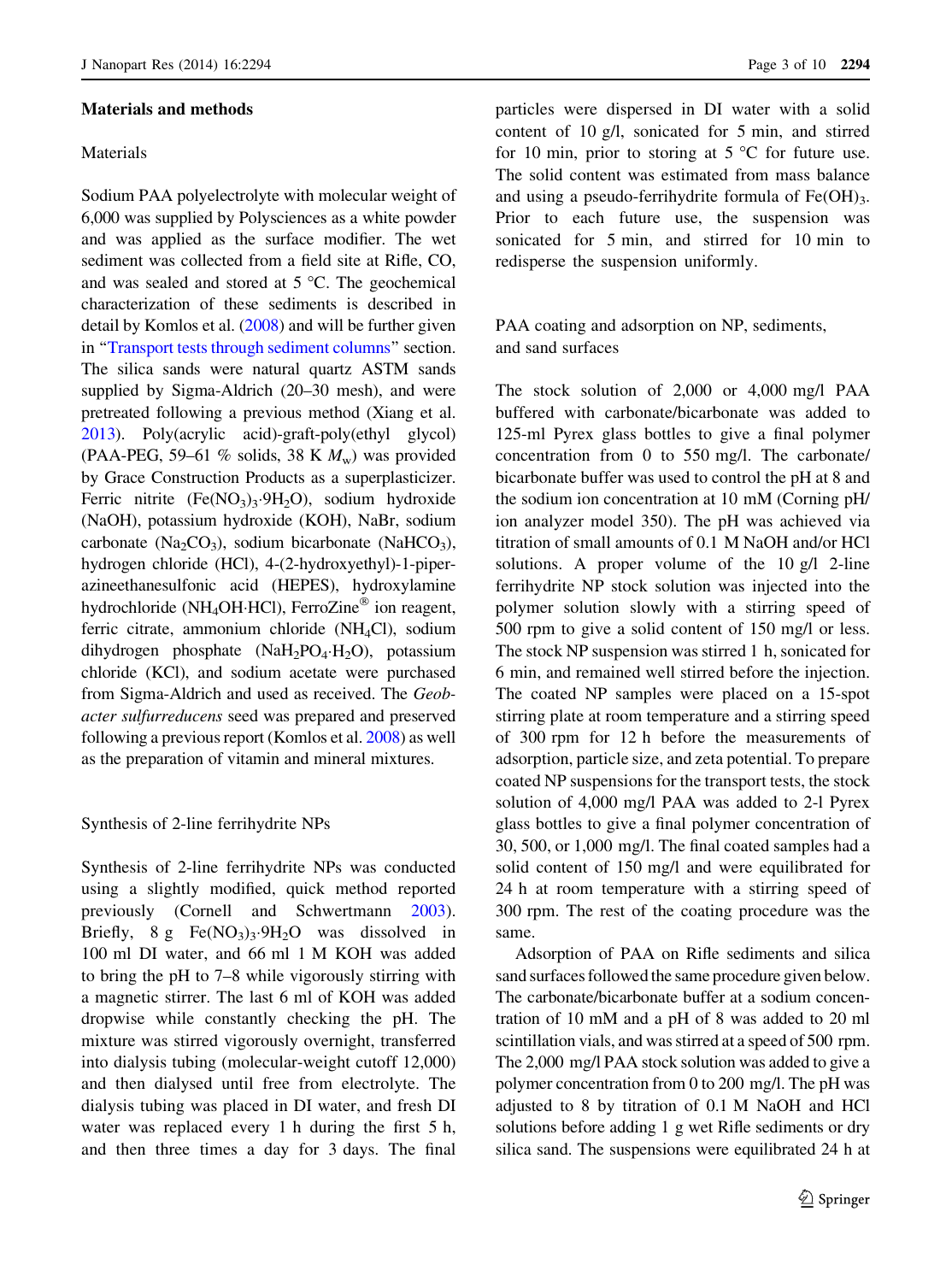<span id="page-3-0"></span>room temperature with a stirring speed of 300 rpm before adsorption measurements.

## Adsorption measurements

PAA adsorption measurements were conducted on three surfaces: (1) 2-line ferrihydrite NPs; (2) sediments; and (3) silica sand. A 15 ml sample of the coated systems ('['PAA coating and adsorption on NP,](#page-2-0) [sediments, and sand surfaces](#page-2-0)" section) was centrifuged at  $10,410g$  and  $20^{\circ}$ C for 30 min (DuPont Sorvall RC-5B Refrigerated Superspeed Centrifuge). The polymer concentration in the supernatant was analyzed by a total organic carbon (TOC) analyzer (Shimadu V-TOC/TN) in the non-purgeable organic carbon (NPOC) mode. The low-loading NPOC analysis was performed with 2 % 2 N HCl acid addition, 1.5 min sparge time, and 2–3 injections with a 50 ll injection volume. Other settings were kept as default values. Polymer concentration in the supernatant was corrected by background TOC of each centrifuged surface. Subtracting polymer concentration in the supernatant from the total concentration of polymer added initially provides the amount of adsorbed PAA. This value is then divided by the initial mass of the solids to determine the mass ratio of adsorbed PAA to the solids. Duplicate measurements were made for each sample.

# Desorption dynamics

Desorption of the coated polymer from iron oxide NP surfaces was investigated in polymer-free water, which was prepared by adding a volume of 295 ml carbonate/bicarbonate buffer at a pH of 8 and a sodium ion concentration of 10 mM into a 500 ml flask and stirred at a speed of 500 rpm. In order to determine the desorption dynamics, 5 ml of the PAA-coated 2-line ferrihydrite NPs were quickly injected into the buffer to initiate desorption. Prior to injection, the coated NP suspension had a PAA content of 500 mg/l and a solid content of 150 mg/l (i.e., 3.33 mg PAA/mg NPs). Desorption dynamics were measured by taking a 15 ml sample of the dilute suspension as time increased, and these samples were centrifuged at 10,410g and 20 $\degree$ C for 30 min (DuPont Sorvall RC-5B) Refrigerated Superspeed Centrifuge). Polymer content in the supernatant was determined with NPOC analysis. The amount of polymer that was desorbed (removed) from the particle surface with each passing time interval was calculated by mass balance. The desorption time included the 30 min centrifuging time. Duplicate samples were used for each NPOC analysis and this analysis was repeated three times for each sample.

# Particle size and zeta potential

Measurements of dynamic light scanning (DLS) and electrophoretic light scanning (ELS) (Murdock et al. [2008\)](#page-8-0) for zeta potential and particle size, respectively, for bare and coated 2-line ferrihydrite NPs were performed using a Malvern Zetasizer Nano instrument. The polymer coating on the 2-line ferrihydrite NPs was carried out 12 h before analysis, and the solid content in each sample was  $\langle 150 \text{ mg/l}$ . The samples for the DLS and ELS experiments were sonicated for 2 min and stirred continuously to make sure each sample uniformly dispersed prior to taking the measurements. All measurements in this study were taken at a temperature of 25 °C. Measurements were repeated three times on each sample and at least two independent samples were measured to check for repeatability.

## Transport tests through sediment columns

After collection with a backhoe, the sediment was air dried, sieved ( $\leq$ 2 mm), and stored at 4 °C until use. The sediment porosity was 0.19, the organic carbon content was 0.17 %, and the 0.5 N HCl extractable Fe(II) and Fe(III) concentrations were 7.2 and 23.6  $\mu$ mol/g sediment, respectively (Moon et al. [2007\)](#page-8-0).

Glass chromatography columns (Knotes Brand Chromaflex) with an inner diameter of 2.5 cm and a fixed length of 15 cm were used in the column transport experiments. Several identical setups were used, and Rifle sediment was wet packed into each column, following the same procedure. A spatula with a length of 15 cm, in order to reach the column bottom, was used to transfer the wet sediments into the glass column, and used to tap each scoop of sediments 10 times to minimize any layering or trapped air. To further minimize the potential of any air entrapment, the packed column was equilibrated by flushing the porous matrix with 20 pore volumes of the background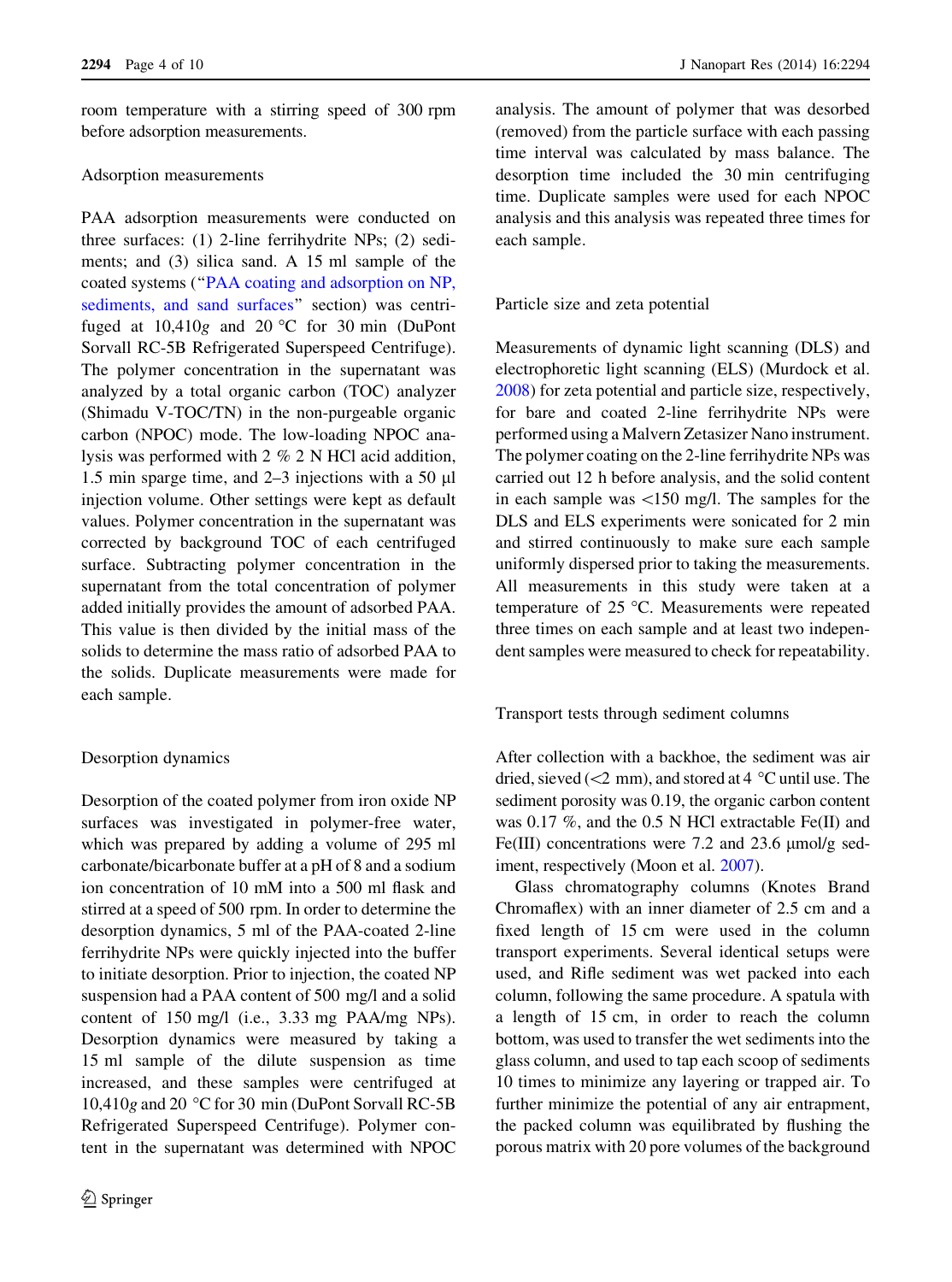electrolyte at a speed of 0.1 ml/min prior to each transport experiment. The flushing conditions followed a previous method (Tiraferri and Sethi [2009\)](#page-9-0).

The transport experiments were conducted using vertical columns by pumping a suspension of 2-line ferrihydrite NPs from the bottom to the top using a peristaltic pump (Ismatec<sup>®</sup> Low-speed Planetary Gear-Driven Digital Pump) at a pore water velocity of 1.315 m/day (10.3 pore volumes/day).

Samples of the 2-l influent suspension were prepared by injection of 10 g/l bare 2-line ferrihydrite NPs into a pretreated solution while stirring. The pretreated solution had a pH of 8 maintained by a carbonate/bicarbonate buffer, a sodium ion concentration of 10 mM, and various amounts of dissolved PAA polymer. The final 2-line ferrihydrite NP solid content was 150 mg/l. The suspension was stabilized for 24 h at room temperature with stirring and the pH readjusted to 8 using HCl or NaOH solutions prior to pumping into the column. In some samples,  $CaCl<sub>2</sub>$  was added into the equilibrated suspension to investigate the effect of calcium in groundwater on the transport distance of coated NPs. The suspension was constantly stirred at a speed of 300 rpm during the transport tests. The effluent at the column outlet was collected with a fraction collector (Spectra/Chrom<sup>®</sup> CF-2) at a frequency of a sample every 60 min, and were stored for iron and PAA detachment analysis.

A bromide breakthrough experiment was conducted using 0.5 mM NaBr to contrast the transport of a conservative tracer to that of the NPs. These tests followed the same procedure as the transport of the NPs.

# Bio-availability test

Geobacter sulfurreducens is an obligate anaerobic bacteria capable of iron reduction with acetate or hydrogen as electron donors, and has been investigated as a model microorganism to reduce Fe(III) in a variety of subsurface environments. Preparation of growth culture followed a previously described method (Komlos and Jaffé [2004](#page-8-0)). 1 l of the growth culture contains 13.7 g ferric citrate, 10 ml vitamin mixture, 10 ml mineral mixture,  $2.5 \text{ g }$  NaHCO<sub>3</sub>, 0.25 NH<sub>4</sub>Cl,  $0.6$  g NaH<sub>2</sub>PO<sub>4</sub> $\cdot$ H<sub>2</sub>O, and  $0.1$  g KCl. A 9 ml sample of growth culture was autoclaved, transferred to crimp-seal test tubes, and purged with  $CO<sub>2</sub>/N<sub>2</sub>$ (20:80) gas. A 1 ml sample of a culture of G.

sulfurreducens that had been grown previously was inoculated into the test tubes followed by 0.1 ml of 1 M sodium acetate. The test tubes were sealed with a rubber stopper and incubated for 5 days at 30  $^{\circ}$ C (Fisher Low Temperature Incubator model 307).

For the bioavailability tests of the PAA coated and bare NPs, cultures of G. sulfurreducens were used that had been transferred five times as described above. Then, 1 ml of this G. sulfurreducens culture was inoculated into test tubes containing 9 ml of an autoclaved growth culture, except that the 50 mM ferric citrate normally present in the growth culture was replaced with 500 mg/l of either PAA coated or bare NPs with a 150 mg/l solid content, followed by purging with  $CO<sub>2</sub>/N<sub>2</sub>$  gas and addition of sodium acetate as before, and then the test tubes were sealed with a rubber stopper and dynamically incubated at 50 rpm (Fisher Low Temperature Incubator model 307).

#### Iron analysis

The column effluent was collected using a fractional collector, and its iron concentration was quantified using a previously reported spectrophotometric iron analysis method (Komlos and Jaffe´ [2004](#page-8-0)). In our procedure, 1 ml samples of effluent were added into 4 ml 0.65 N HCl in order to dissolve the iron NPs. After 1 h at room temperature, 0.2 ml of 6.25 N NH4OH-HCl was added to reduce ferric ions into ferrous ions. This was kept overnight and purified by  $0.2 \mu m$  syringe filter before transferring a  $0.1 \mu m$ sample into 5 ml of 1 g/l ferrozine, which was buffered with 11.92 g/l HEPES. Absorbance was measured using a spectrophotometer (Spectronic<sup>®</sup>GenesysTM 2) at a wavelength of 562 nm. Absorbance of the sediment blank (effluent without NP or polymers) was measured using the same method, and the concentration of iron oxide NPs in the effluent was evaluated from the absorbance difference of the effluent and blank.

The Fe(II) concentration in the bacteria growth culture with the NPs was measured by removing a 0.1 ml sample and adding it to 5 ml of 0.65 N HCl. After 3 h at room temperature, 0.1 ml of this sample/HCl solution was added to 5 ml of ferrozine solution (Komlos and Jaffé  $2004$ ), mixed for 15 s, and analyzed within 30 min using the spectrophotometer. The total iron concentration was quantified similarly, except that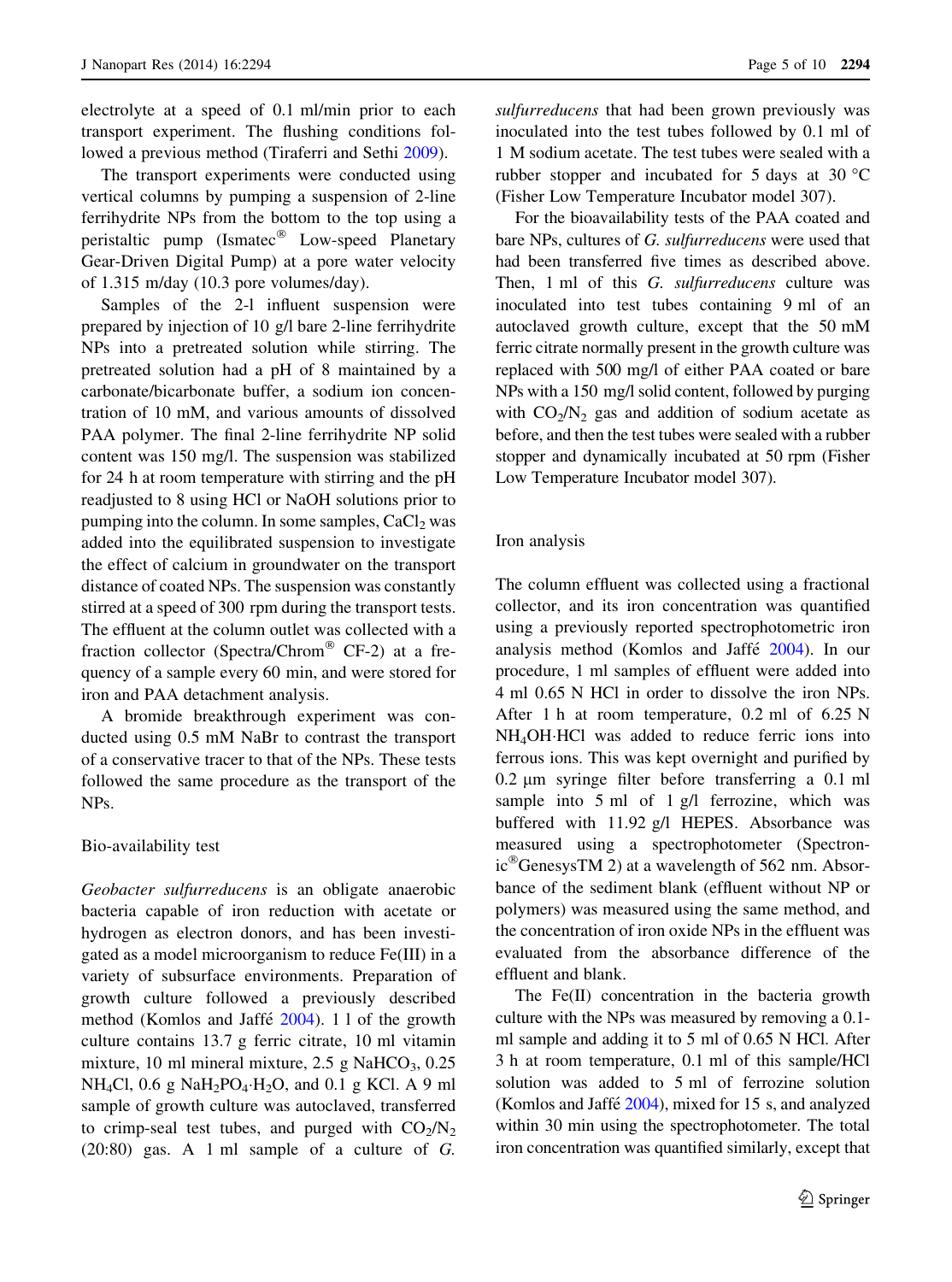NH4OH-HCl was added to the 0.65 N HCl solution to achieve a final concentration of 0.25 N NH4OH-HCl about 2 h prior to the addition to ferrozine.

# Ion chromatography

The bromide and calcium concentrations were measured using a Dionex DX500 ion chromatograph equipped with a CD25 conductivity detector and an ICS 3000 system. A Dionex IonPac AS22 column was used for the bromide anion analysis, and a Dionex IonPac CS16 column was for the calcium ion measurements. The mobile phase was a 4.5/1.4-mM sodium carbonate/bicarbonate solution, pumped at a speed of 1.2 ml/min at a temperature of 30  $\degree$ C for the bromide analysis. The mobile phase for the calcium analysis was 30 mM sulfuric acid, pumped at a flow rate of 1.0 ml/min at a temperature of 40  $^{\circ}$ C. The injection volume of the sample was  $25 \mu l$ , with three repeated measurements for each sample.

# PAA detachment during the column experiments

The column effluent was collected using a fractional collector, and its PAA content was quantified using a TOC method similar to that in ''[Adsorption measure](#page-3-0)[ments'](#page-3-0)' section. 12 ml 0.65 N HCl was added to 3 ml effluent samples in order to dissolve the iron oxide particles and to release PAA from the particle surface. The mixture was stirred for 1 h before filtered using a  $0.2 \mu m$  membrane syringe. The liquid sample was used for the TOC analysis. The measured PAA content subtracted a background TOC of 5.2 mg/ml to give a final PAA content in the effluent. The final PAA content was then normalized to its iron oxide solids content and compared with that of the influent in order to determine the detachment of PAA through the columns.

# Results and discussion

# Effect of the PAA polymer coating on NP transport

Our previous study reported that the transport of 2-line ferrihydrite NPs in sand columns was improved by PAA coating and that the transport properties could be tuned by adjusting the polymer concentration in sandpacked porous media (Xiang et al. [2013\)](#page-9-0). In this study, we further investigated the transport of the bare and coated NPs in the porous media of the saturated aquifer sediments and observed very different transport properties from the previous study using sand porous media. Figure [1](#page-6-0) shows that PAA coatings improve the transport of NPs in the porous media of the aquifer sediments. The effluent in the test using bare NPs (0 ppm PAA) shows a constant and near zero iron concentration indicating that the NPs were not transported through the sediment column on this time scale. The data for PAA-coated NPs show ''breakthrough'' indicating a high transport rate. These curves show a very fast initial stage transport followed by a reduced rate at later stages. Higher PAA coating concentrations resulted in shorter times required to reach 100 % transport of the NP through the sediment column. The NPs with the highest PAA coating concentration were transported through the sediment column not too differently from the bromide tracer. We note that the bromide tracer broke through the sediment column much earlier than through the silica sand column (Xiang et al. [2013\)](#page-9-0), implying that the packed sediments in this study has a lower porosity than the sand.

Breakthrough curves for the sediment-packed columns as shown in Fig. [1](#page-6-0) have a different form from those through the sand-packed columns (Xiang et al. [2013\)](#page-9-0). In sediments, there is a fast initial, but incomplete breakthrough followed by a slowly increasing breakthrough rate, as shown in Fig. [1.](#page-6-0) In sand, the breakthrough curves nearly matched the bromide tracer (Xiang et al. [2013\)](#page-9-0). In order to help explain this difference, pumping of the PAA-coated NPs into the sediment columns was interrupted for more than 24 h, and then started again. The breakthrough curves dropped to lower iron concentration levels and then increased to the high levels attained before the interruption, which indicates that there are zones within the porous medium where the transport of the PAA-coated NPs in sediment is diffusioncontrolled (Schrick et al. [2004\)](#page-9-0).

A key factor in determining the transport distance of the NPs is the stability of their PAA polymer coating as the coated NPs pass through the saturated aquifer sediment. The amount of transported PAA polymer was monitored with the collected column test samples. Figure S.1 in supplementary materials illustrates the amount of polymer coating lost from the NPs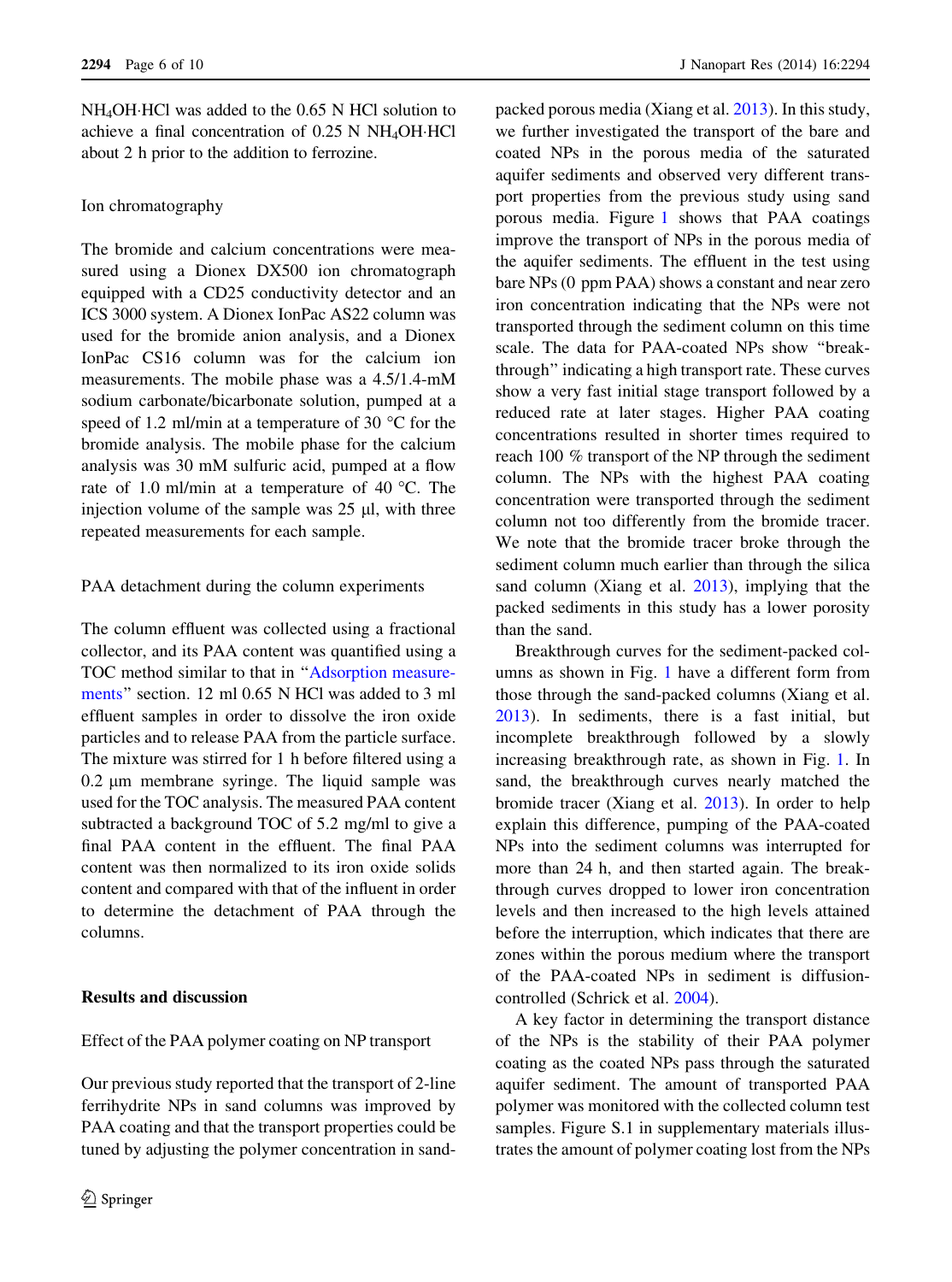<span id="page-6-0"></span>Fig. 1 Transport of 2-line ferrihydrite NPs, with and without PAA coatings, through packed sediment. Data obtained using a bromide tracer is also shown. The *solid curves* are trend lines to the experimental data. 10.3 pore  $volumes = 1 day$ 



collected in the effluent of the column test for the NPs coated with 30 mg/l PAA. The decrease of PAA coatings on the NP surface in the effluent of the column test implies that the interplay between the coated NPs and the sediments affects the stability of the PAA coating, and a minimum PAA coating to maintain the stability could be determined by quantifying this interplay. However, in this study, zeta potential measurements of those effluent samples showed nearly constant values in a range of  $-34.5$ to  $-35.5$  mV and were the same as in the influent  $(-35.0 \text{ mV})$ , and particle size measurements also showed nearly constant values in a range of 390–430 nm and were close to the influent of about 400 nm. These two measurements indicate that the NPs collected in the column tests maintained their stability even though they lost some polymer coating during the transport through the sediment column. This can be explained by the measurements shown in Fig. S.2, which illustrates that the zeta potential is nearly constant as the PAA concentration is changed in the region of 30 mg/l PAA. Figure S.2 also shows a slightly more negative charge of the coated NPs at a PAA concentration of 500 mg/l, and the shift of the curve from 0 to a very negative zeta potential is between the 0 and 30 mg/l PAAs. Since zeta potential reflects surface charge of NPs, the approximately constant zeta potential means that introducing more PAAs do not increase the surface charge to a significant degree. More information on the kinetics of PAA desorption from the coated NPs is shown in Fig. [4,](#page-8-0) which follows the polymer loss in an infinitely

dilute solution. This data will assist theoretical modeling of the transport of PAA-coated NPs in groundwater.

The influence of these transport tests of PAAcoated NPs on the sediment structure was investigated by running another bromide tracer at the end of the column tests. The breakthrough curves of the two bromide tests were identical, which demonstrates that the detached PAA polymer and retained NPs do not significantly alter the pore structure of the sediments. Adsorption isotherms of PAA on the NPs, sediments, and sand demonstrate that the PAA polymer is strongly preferentially adsorbed on the NP surface compared to sediments or sand, as shown in Fig. S.3.

# Effect of calcium

Calcium ions are common constituents in groundwater, especially in calcareous formations. Calculation using Visual MINTEQ, for example, taking calcite as an infinite solid phase, and atmospheric carbon dioxide concentrations, gives a dissolved calcium ion concentration of about 0.5 mM, although much higher calcium concentrations can be observed in more groundwater with a more complex geochemistry. The results of column transport studies of the 500 mg/l PAA-coated NP in the presence of 0, 0.5, and 2 mM calcium in the influent water are shown in Fig. [2.](#page-7-0) Calcium cations at a concentration of 0.5 mM strongly delayed the breakthrough of PAA-coated NPs, and severely reduced transport at a concentration of 2 mM. While demonstrating a strong influence of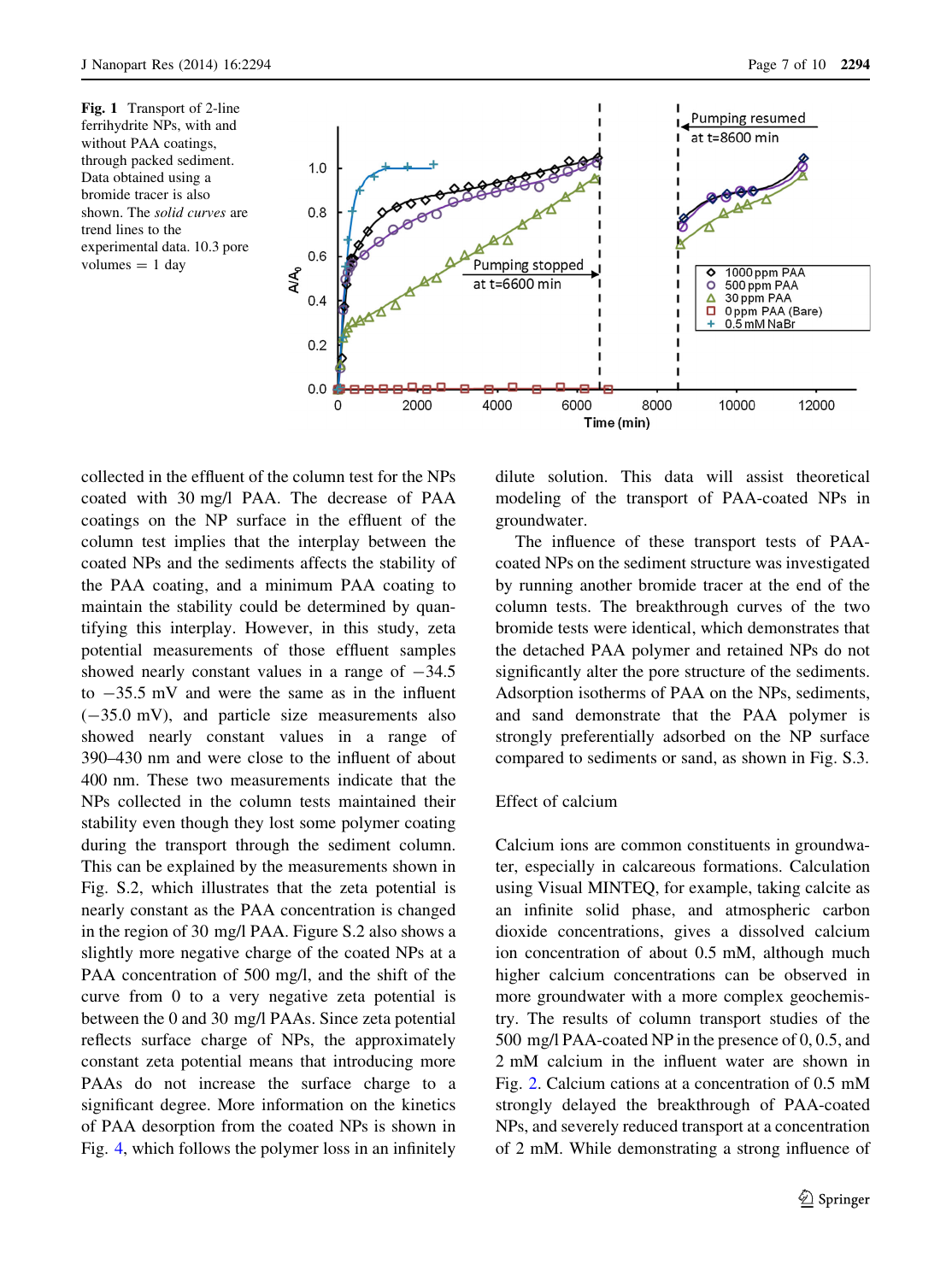<span id="page-7-0"></span>

Fig. 2 Influence of calcium ions on the transport of 500 mg/l PAA-coated 2-line ferrihydrite NPs through packed sediments



Fig. 3 Generation of Fe(II) by Geobacter sulferreducens from bare and 500 mg/l PAA-coated 2-line ferrihydrite cultures

calcium on PAA-coated NP transport, these results show that the PAA coating strategy will work for most groundwater-saturated sediments to improve the delivery distance of the 2-line ferrihydrite NPs.

Other polymers may have an improved resistance to such a calcium influence. Therefore, an alternative polymer, PAA-PEG was also investigated, comparing NPs coated with PAA-PEG to those coated with PAA for calcium adsorption, particle size, and zeta potential. Fig. S.4 shows in the polymer-coated NP suspensions the relationship of the free calcium cation concentration in solution to the concentration of added calcium cations. If no adsorption of calcium by the polymer coating occurred, this would be a 1:1 relationship. Polymer adsorption of calcium lowers the amount of free calcium measured in solution. Figure S.4 also shows that the PAA-PEG coating take up more calcium from solution than PAA, indicating PAA-PEG would be more negatively affected by calcium than PAA. Figures S.5 and S.6 give consistent results for the stronger effect of calcium on PAA-PEG coatings as measured by the particle size and zeta potential of the coated NPs for calcium cation concentrations ranging from 0 to 2 mM. Figure S.5 illustrates that calcium increased the particle size for PAA-PEG-coated NPs while the particle size for PAA-coated NPs was not altered significantly, perhaps even decreasing in the presence of calcium. Figure S.6 showed that the zeta potentials of the PAA-PEG coated NPs decreased more with calcium addition than that for the PAA-coated NPs. This indicates that PAAcoated NPs lead to a more stable suspension in the calcium solution, and should have a better performance in improving the delivery distance in groundwater-saturated sediments.

#### Bio-availability of the PAA-coated NPs

A key aspect to using PAA-coated NPs for bioremediation is the bioavailability of these NPs to the bacteria in the bioremediation process. Geobacter sulfurreducens is a model bacteria for ferric iron reduction, and the Fe(III) reduction mechanism in the Geobacter culture has been reported elsewhere (Straub et al. [2001\)](#page-9-0). Figure 3 provides the results of Fe(III) reduction, measured via the generation of Fe(II) in PAA-coated and bare 2-line ferrihydrite NP anaerobic incubation experiments, augmented with acetate and seeded with G. sulfurreducens. These results demonstrate that the Fe(III) reduction rate in the PAA-coated NP culture is the same as that in the bare NP culture. This indicates that polymer coatings of PAA on the NPs do not lead to significantly reduced bio-availability of the NPs to the bacteria.

# **Conclusions**

We report on a surface engineering strategy to improve the delivery distance of iron oxide NPs in groundwater for bioremediation. This strategy was demonstrated using PAA coatings on 2-line ferrihydrite. We found that PAA coating can achieve stable iron oxide NP suspension and reduce the interaction between the NPs and the aquifer sediments. The delivery distance of the iron oxide NPs in groundwater was dependent on the amount of coated PAA polymer,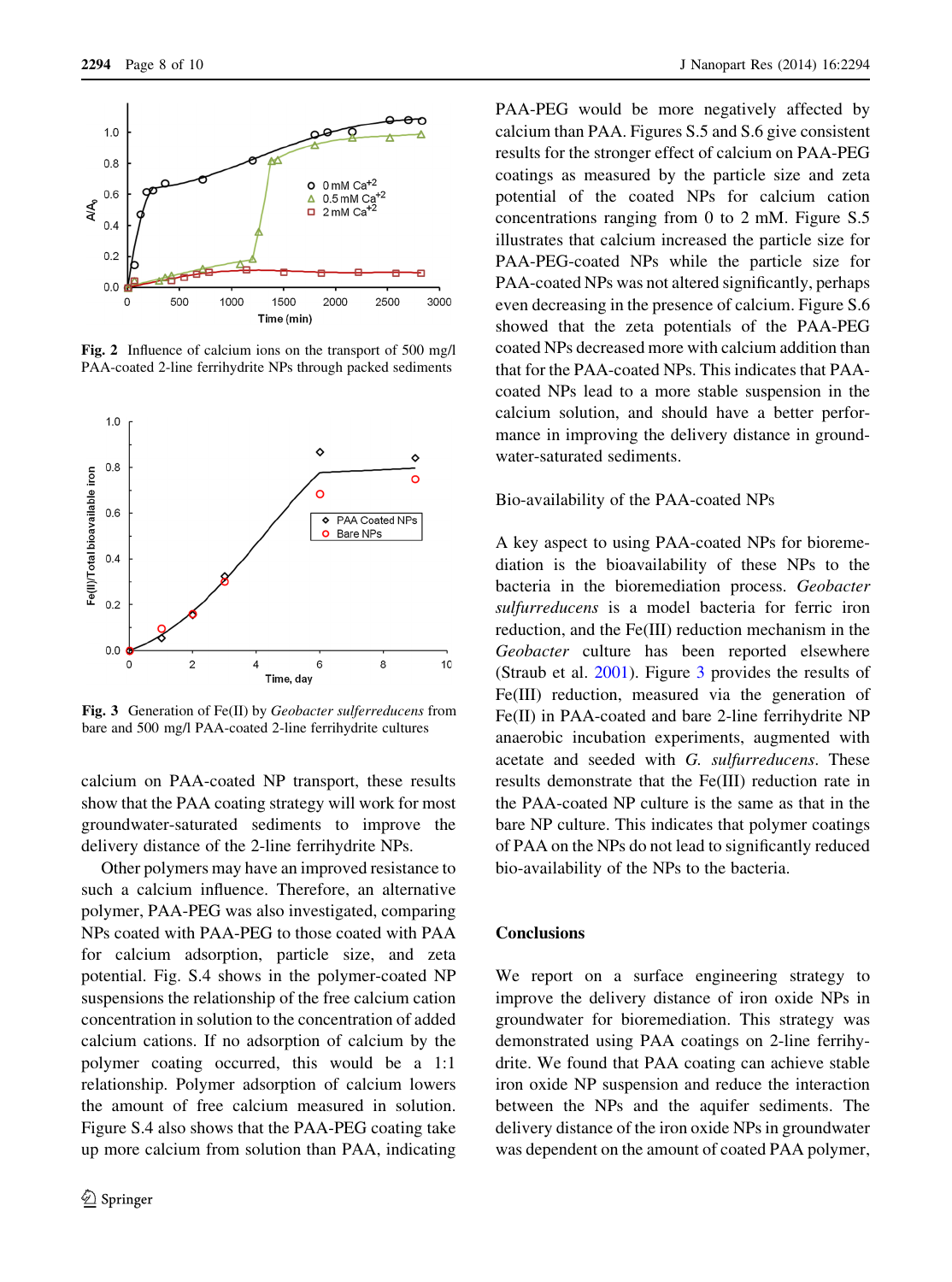<span id="page-8-0"></span>and this dependence was reduced at a high PAA coating concentration.

We also provide a strategy in investigating the effect of calcium on the transport of PAA-coated NPs through the porous media of the aquifer sediments. We introduced calcium ions in the PAA-coated suspension, and observed decreased transport distance of the NPs. This study indicates calcium cations in groundwater will interact with the PAA polymer and slow the transport of PAA-coated NPs. However, this negative effect may be reduced by increasing the amount of the polymer coating.

Our work presented here also indicates that the PAA coating does not decrease the bioavailability of the iron oxide NPs. Therefore, the metabolism of Fe(III) reduction by G. sulfurreducens in PAA-coated NP suspensions can be studied further to elucidate the roles of the polymer in the bioremediation environment.

Acknowledgments The authors acknowledge support of the Andlinger Innovation Fund of the Andlinger Center for Energy and the Environment at Princeton University. The authors thank Prof. Robert Prud'homme for his valuable discussions and his group for assistance.

#### Appendix

Desorption dynamics of PAA from 2-line ferrihydrite NP surfaces in a dilute solution

Data shown in Fig. 4 were used to determine a desorption rate of 47.73 mg PPA/g NP/h for 8 mg/l PAA-coated 2-line ferrihydrite NPs in an infinitely dilute solution containing a carbonate/bicarbonate



Fig. 4 Desorption dynamics of 8 mg/l PAA-coated 2-line ferrihydrite NPs in an infinitely dilute solution containing a carbonate/bicarbonate buffer at pH 8

buffer at pH 8. This demonstrates that PAA will detach from the NPs and be lost into the groundwater when the coated NPs are contacted with fresh groundwater.

#### References

- Anderson RT, Vrionis HA, Ortiz-Bernad I, Resch CT, Long PE, Dayvault R, Karp K, Marutzky S, Metzler DR, Peacock A, White DC, Lowe M, Lovley DR (2003) Stimulating the in situ activity of Geobacter species to remove uranium from the groundwater of a uranium-contaminated aquifer. Appl Environ Microbiol 69:5884–5891
- Choi H, Al-Abed SR, Agarwal S, Dionysiou DD (2008) Synthesis of reactive nano-Fe/Pd bimetallic system-impregnated activated carbon for the simultaneous adsorption and dechlorination of PCBs. Chem Mater 20(11):3649–3655. doi[:10.1021/cm8003613](http://dx.doi.org/10.1021/cm8003613)
- Cornell RM, Schwertmann U (2003) The iron oxides: structure, properties, reactions, occurrences and uses. Wiley-VCH, Weinheim
- Ghosh S, Jiang W, McClements JD, Xing B (2011) Colloidal stability of magnetic iron oxide nanoparticles: influence of natural organic matter and synthetic polyelectrolytes. Langmuir 27:8036–8043. doi[:10.1021/la200772e](http://dx.doi.org/10.1021/la200772e)
- Holsen TM, Taylor ER, Seo YC, Anderson PR (1991) Removal of sparingly soluble organic chemicals from aqueous solutions with surfactant-coated ferrihydrite. Environ Sci Technol 25:1585–1589. doi:[10.1021/es00021a009](http://dx.doi.org/10.1021/es00021a009)
- Hunter RJ (1988) Zeta potential in colloid science: principles and applications. Academic Press, New York
- Komlos J, Jaffé PR (2004) Effect of iron bioavailability on dissolved hydrogen concentrations during microbial iron reduction. Biodegradation 15:315–325
- Komlos J, Peacock A, Kukkadapu RK, Jaffé PR (2008) Longterm dynamics of uranium reduction/reoxidation under low sulfate conditions. Geochim Cosmochim Acta 72(15): 3603–3615
- Moon HS, Komlos J, Jaffe´ PR (2007) Uranium reoxidation in previously bioreduced sediment by dissolved oxygen and nitrate. Environ Sci Technol 41(13):4587–4592
- Moon HS, McGuiness L, Kukkadapu RK, Peacock AD, Komlos J, Kerkhof LJ, Long PE, Jaffe´ PR (2010) Microbial reduction of uranium under iron- and sulfate-reducing conditions: effect of amended goethite on microbial community composition and dynamics. Water Res 44: 4015–4028. doi:[10.1016/j.watres.2010.05.003](http://dx.doi.org/10.1016/j.watres.2010.05.003)
- Murdock RC, Braydich-Stolle L, Schrand AM, Schlager JJ, Hussain SM (2008) Characterization of nanomaterial dispersion in solution prior to in vitro exposure using dynamic light scattering technique. Toxicol Sci 101(2):239–253. doi[:10.1093/toxsci/kfm240](http://dx.doi.org/10.1093/toxsci/kfm240)
- Quinn J, Geiger C, Clausen C, Brooks K, Coon C, O'Hara S, Krug T, Major D, Yoon WS, Gavaskar A, Holdsworth T (2005) Field demonstration of DNAPL dehalogenation using emulsified zero-valent iron. Environ Sci Technol 39(5):1309–1318. doi[:10.1021/es0490018](http://dx.doi.org/10.1021/es0490018)